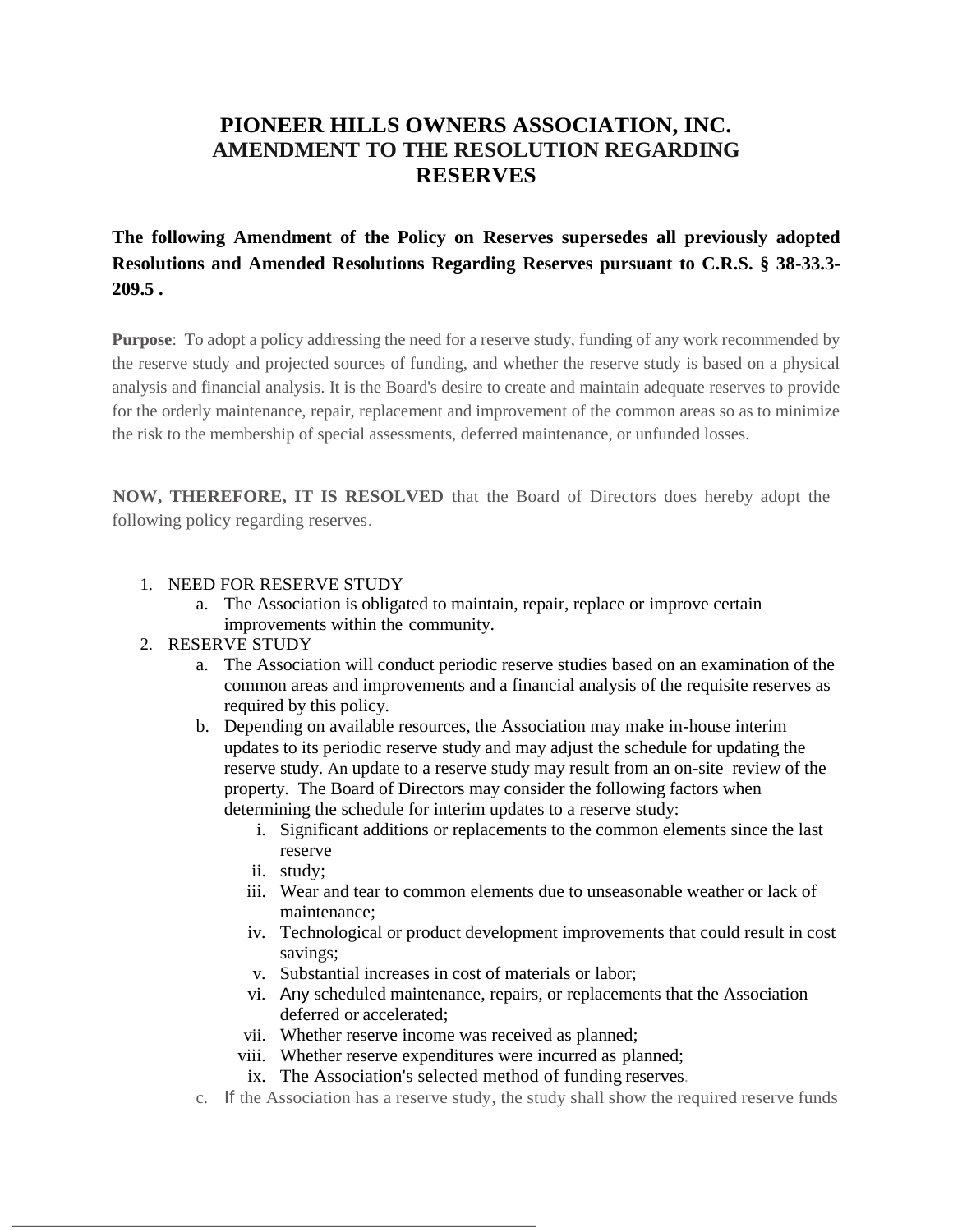for maintenance, repair, and replacement of capital improvements which are the Association's responsibility. The reserve study will consist of a physical analysis and a financial analysis. Interim updates may consist of a physical analysis, a financial analysis, or both. A physical analysis includes an inventory of all improvements that the Association is responsible for maintaining, repairing, replacing or improving and a visual inspection of those items to detennine their existing condition. A financial analysis includes an evaluation of the estimated remaining life of an item, the adequacy of existing reserve funds, projected future reserve income, projected future reserve needs, and the ability to meet future reserve needs under the existing funding plan.

- i. If the Association has a reserve study regarding the capital improvements the Association must maintain, repair, and replace, the Association shall plan for the timing and funding of the work to be accomplished out of the reserve funds.
- ii. If the Association has a reserve study, the Association shall plan for the sources of funding the work, coordinating with the timing of the work itself. The funding sources for the reserve budget may include additional periodic assessments, borrowing funds, and planned special assessments.

#### 3. FUNDING PLAN

- a. The Board of Directors will endeavor to deposit the annual sum often percent (10%) to the reserve funds.
- b. The Association may elect to apply funds from its operating account to maintenance, repair or replacement costs otherwise covered by reserve funds.
- c. The Association will invest all reserve funds in accordance with the Association's policy regarding investment of reserve funds.
	- i. If the Association has reserve funds the Association will invest reserve funds in one or more accounts separate from the general operating account of the Association. The reserve funds shall be invested in conservative accounts with a small possibility of loss to the Association. The majority of the reserve funds shall be deposited in accounts and amounts that are fully insured against loss by an agency of the U.S. government.
	- ii. Any and all persons who have access to the reserve funds shall have fidelity insurance covering the Association against dishonesty of such persons in the full amount of the funds in those accounts.

( signatures on next page )